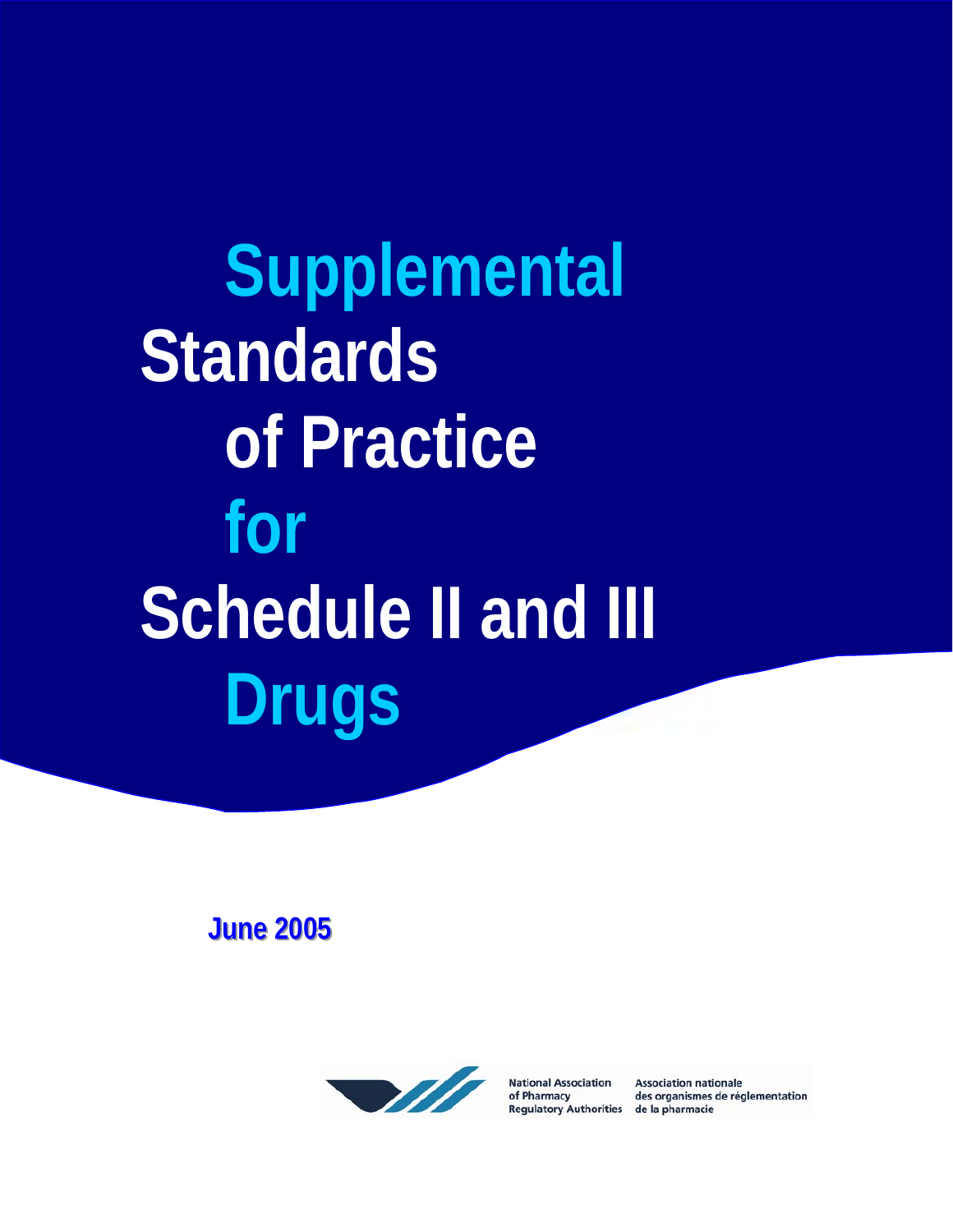**Supplemental Standards of Practice for Schedule II and III Drugs** 

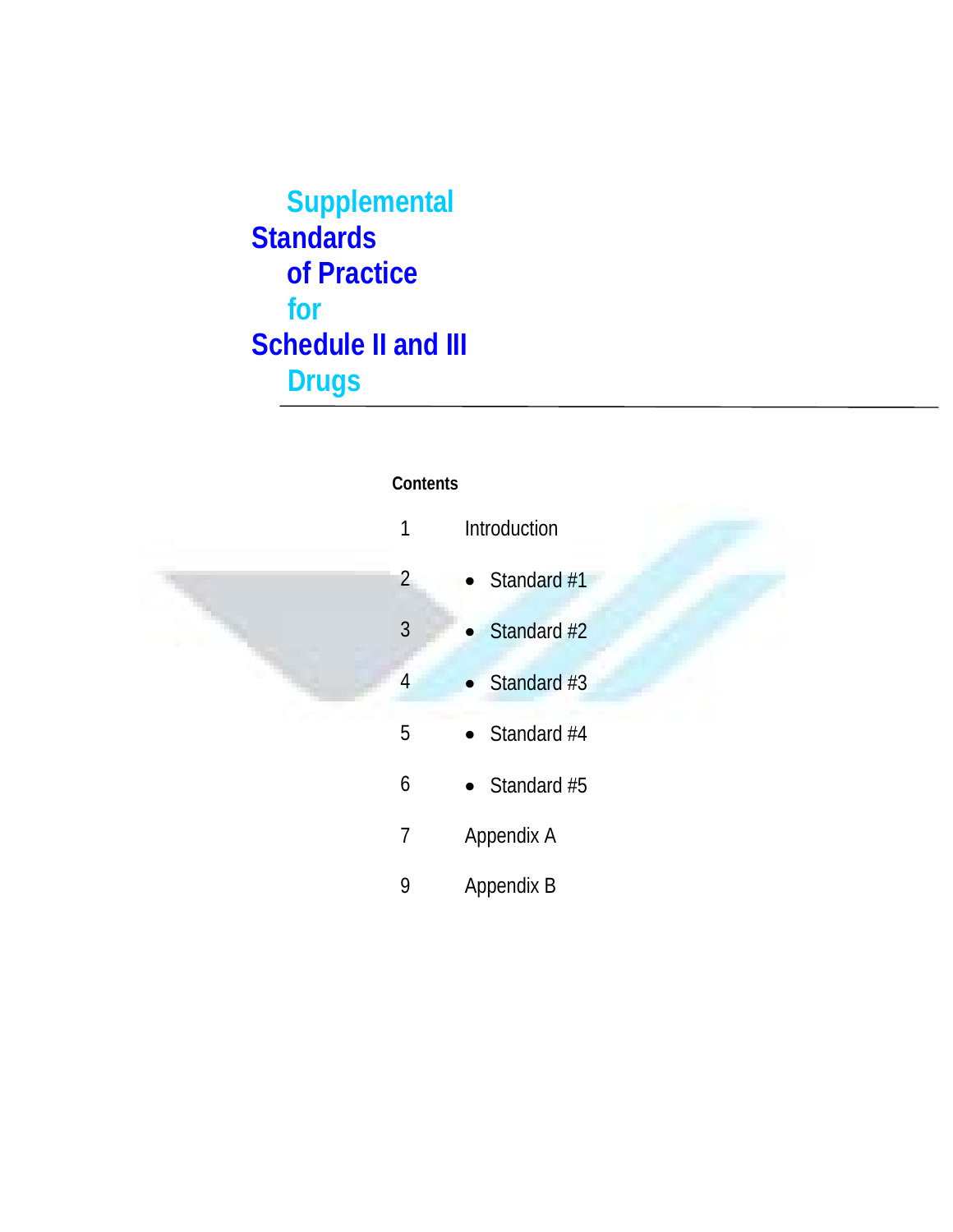### **Introduction**

On May 12, 1995 the National Association of Pharmacy Regulatory Authorities (NAPRA) adopted Harmonized Drug Schedules in Canada: the Final Report of the Canadian Drug Advisory Committee (CDAC). The report included background information on the drug schedule harmonization process in Canada, a discussion of the cascading principles for drug scheduling, an outline of the scheduling factors, and recommendations for three schedules of drugs. One of the recommendations of the committee was the need to establish standards of practice for the pharmacist when consulting on the use of medications in each drug schedule. The original Standards of Practice<sup>[1](#page-2-0)</sup> were adopted by the NAPRA council in 1995.

The drug schedules are based on cascading principles. First, a drug is assessed against factors for Schedule I. If sufficient factors pertain, it remains in Schedule I. If not, the drug is assessed against factors for Schedule II and so on. Schedule II drugs require professional intervention from the pharmacist at point of sale and possibly referral to another practitioner. The drugs must be retained in an area that does not allow for self selection. Schedule III medications may present certain risks to specific populations. They are sold in a self selection area of the pharmacy under the direct supervision of a pharmacist, subject to any local professional discretionary requirements which may increase the degree of control. This area is known as the "professional services area". The pharmacist is accessible and approachable to assist the patient in medication selection. A description of the factors for Schedule II and III, currently used by the National Drug Scheduling Advisory Committee (NDSAC), is included in Appendix A.

Since 1995, the pharmacy environment has changed regarding many practice issues: prescribing by pharmacists, increased access to consumer information about selfmedication, and new drugs with potential for abuse. These changes, coupled with the development of a new document entitled *Model Standards of Practice for Canadian Pharmacists (April 2003)*, necessitated the development of these Supplemental Standards of Practice for Schedule II and III Products. They were prepared with the input of the National Advisory Committee on Pharmacy Practice and the National Advisory Committee on Pharmacy Operations (see Appendix B) between August 2004 and March 2005. These Standards then were reviewed by the NAPRA Executive Committee and the Council of Pharmacy Registrars of Canada before being sent to 19 academic, regulatory, and professional organizations for external review. The NAPRA Board of Directors adopted the Supplemental Standards of Practice for Schedule II and III Drugs in June 2005.

<span id="page-2-0"></span> $\overline{a}$ <sup>1</sup> Allen, B.E., Suveges L.G., Standards of Practice - Nonprescription Drugs: A Report to NAPRA [Endorsed October 1995]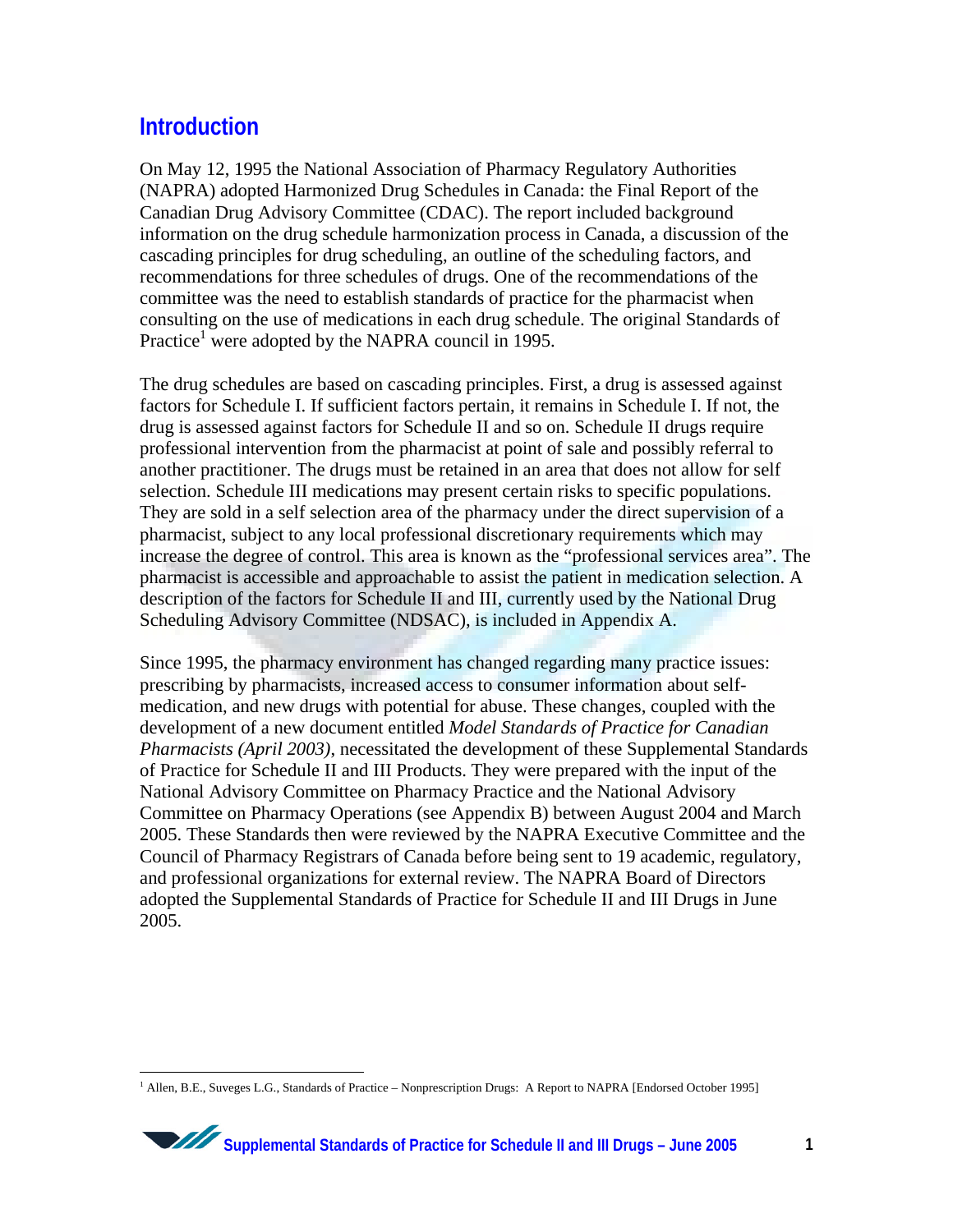The pharmacy manager shall ensure that nonprescription products are located in the area of the pharmacy which is consistent with the appropriate drug schedule classification stated in the legislation.

- Schedule II drugs will be located in the prescription service department or in an area adjacent to the prescription service department ensuring there is no opportunity for self selection by the patient.
- Schedule III drugs shall be located in an area adjacent to the prescription service department. This area shall provide self selection to the patient but also the opportunity for patient-pharmacist consultation.

- The pharmacy manager shall ensure that pharmacy personnel are knowledgeable regarding:
	- the availability and location of Schedule II, Schedule III, and unscheduled products;
	- the reasons for the location of products; and
	- the necessity of pharmacists to consult with patients about Schedule II products.
- The pharmacy manager shall ensure that when written information is available, it is made available to the patient and is easily accessible.
- The pharmacy manager shall encourage patients to access the pharmacist. This may be done through signage or by assigning a pharmacist to be physically located in the nonprescription drug area.
- The pharmacist shall be easily distinguished from other pharmacy personnel.
- Pharmacy personnel shall refer all health related questions to the pharmacist.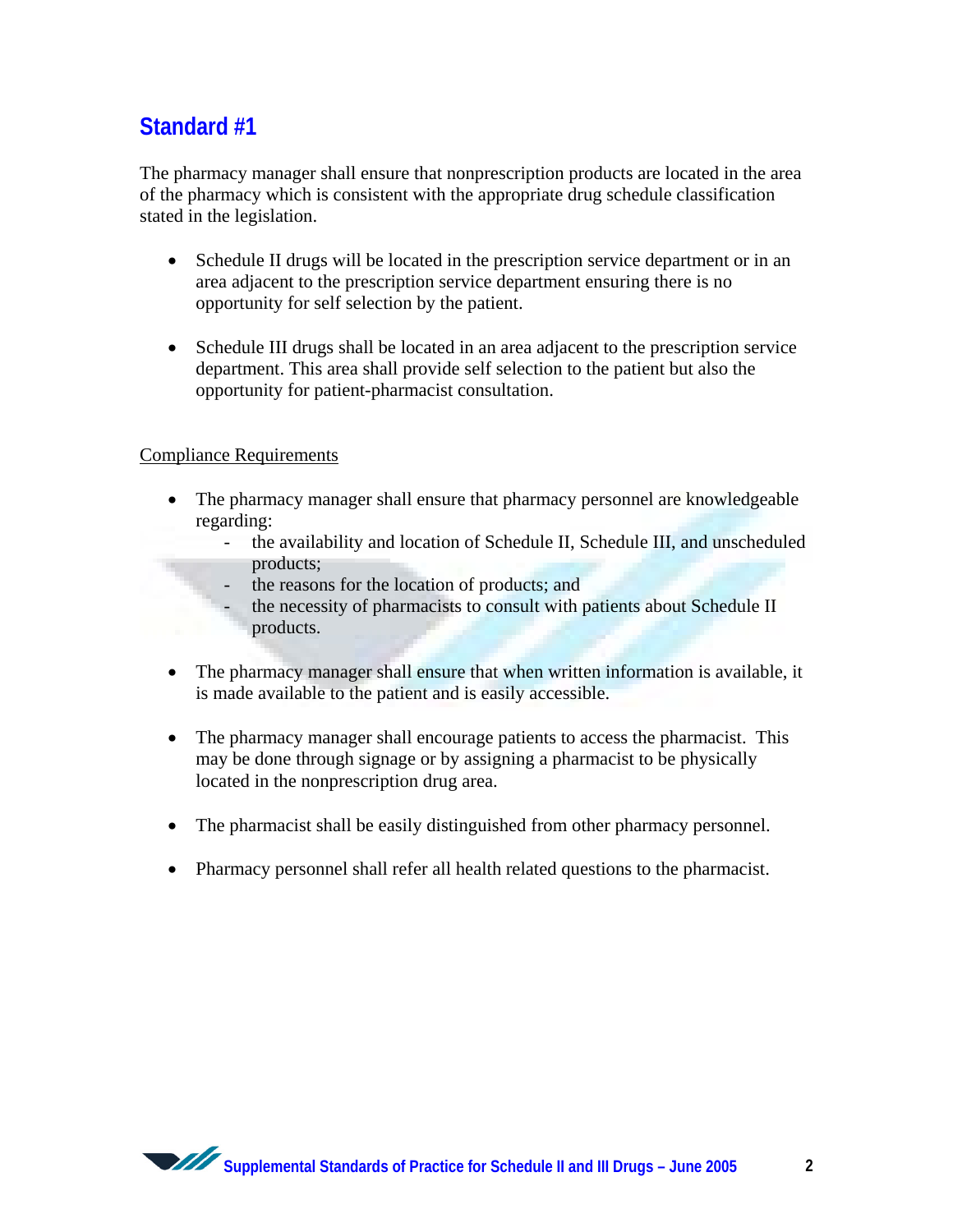The pharmacist shall respect the patient's right to privacy and confidentiality.

### Compliance Requirements

• The pharmacist shall consult in an area where the patient feels comfortable. This could be a private consultation area, a semi-private area, or a quiet, secluded portion of the pharmacy.

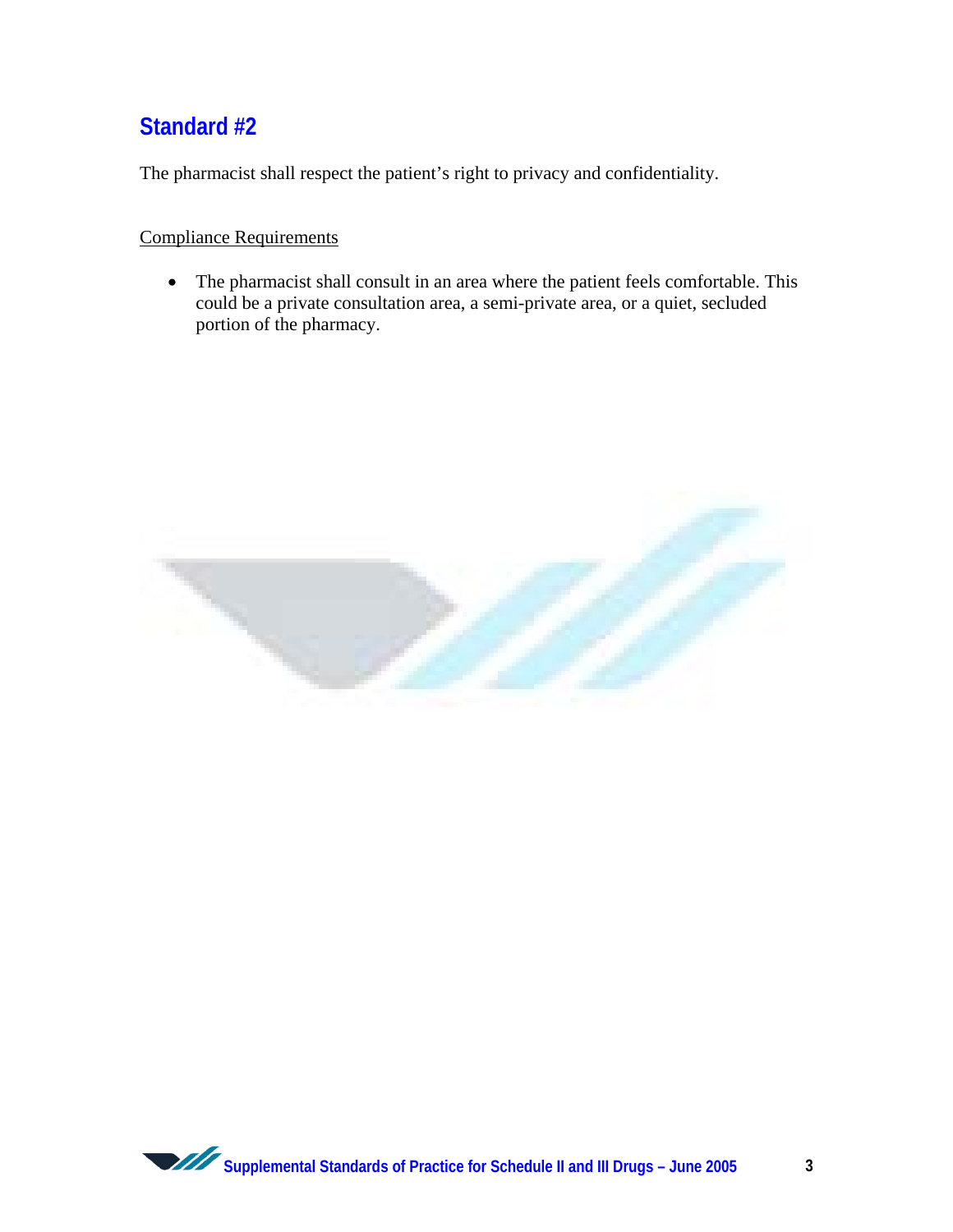When the patient requests a consultation regarding a Schedule II or III product, the pharmacist shall collect information to assess the patient's knowledge and needs before providing advice.

- The pharmacist shall introduce themselves to patients seeking advice or patients exhibiting behavior suggesting confusion over product selection.
- The pharmacist shall question the patient regarding:
	- the symptoms or condition being treated;
	- the history of the complaint including, but not limited to, length of time symptoms have been present, other therapies tried, and seriousness of illness;
	- the patient's pertinent medical history including, but not limited to, past/present medications, current disease states, sensitivities, allergies and adverse reactions, dietary restrictions; and
	- confirmation of pregnancy, possible pregnancy, or breast feeding.
- The pharmacist shall consider all the information before recommending a therapy for the patient, including but not limited to:
	- potential or actual drug interactions with current medications; and
	- potential or actual age/food/disease related interactions.
- The pharmacist shall use other methods to determine health status, as per provincial law, such as:
	- available lab values;
	- other health indicators, such as blood pressure; and
	- referring to the patient's medication profile or electronic health record, if appropriate.
- The pharmacist shall refer the patient to another health care professional when the pharmacist has deemed the condition to be one of a serious nature, is unsure of the diagnosis, or cannot be treated appropriately with non-prescription medications.
- Once the pharmacist recommends a treatment, they shall advise the patient to contact the pharmacist, or another health care professional if there is no improvement, or worsening of symptoms.
- When the patient asks for a product by name the pharmacist shall use this opportunity to assess the patient's knowledge about the product and provide additional information if required.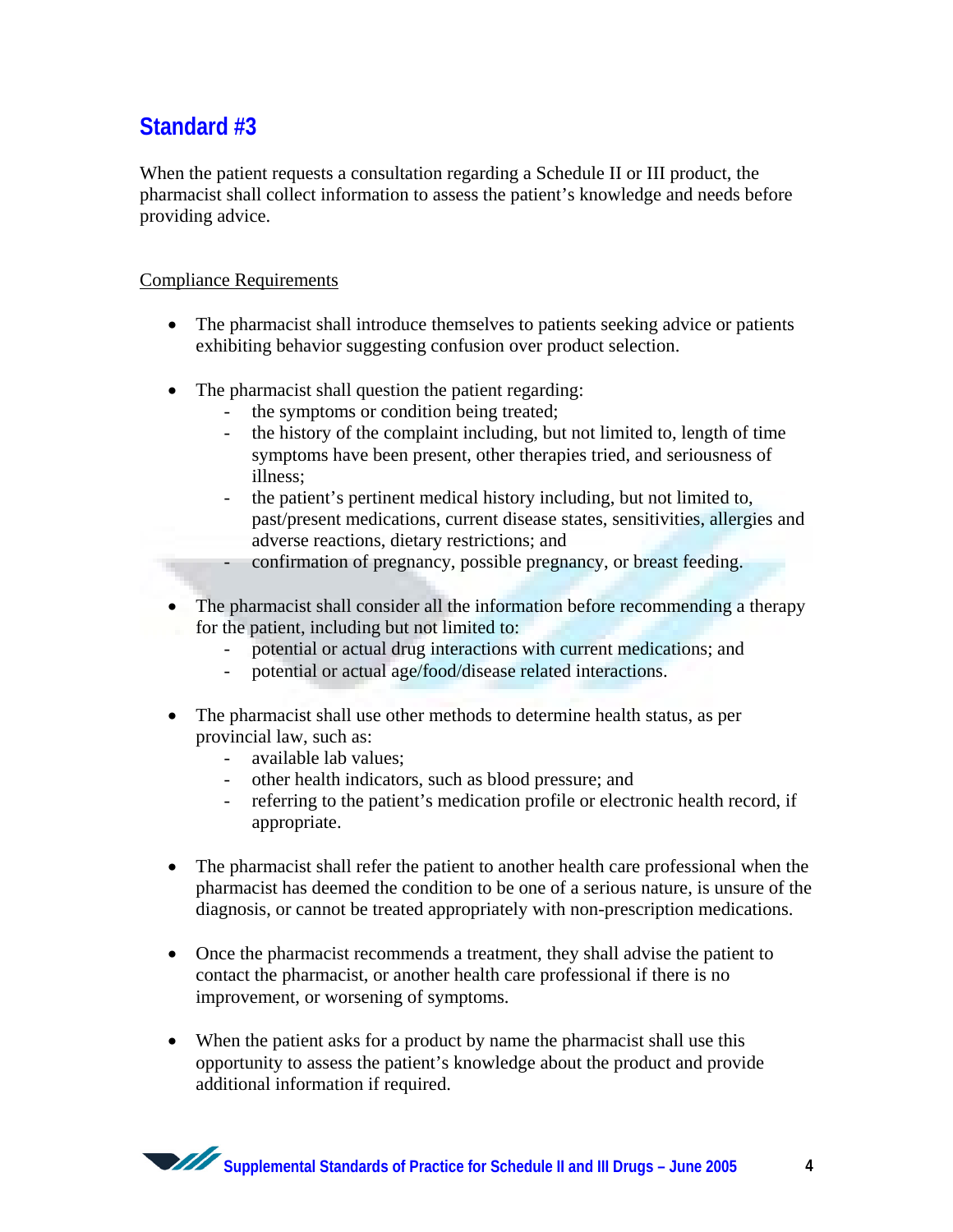The pharmacist shall take the necessary steps to fulfill their professional obligations when recommending Schedule II, Schedule III, or unscheduled products.

- The pharmacist shall provide the following information to the patient:
	- name of the drug(s) and dosage;
	- expected length of therapy;
	- expected benefit(s) and when improvement shall be noticed;
	- adverse effects, allergic reactions;
	- expected outcomes of the disease process and suggested therapy;
	- nonpharmacological measures, if any; and
	- an alternate plan if the therapy is not palliative or the symptoms change or worsen.



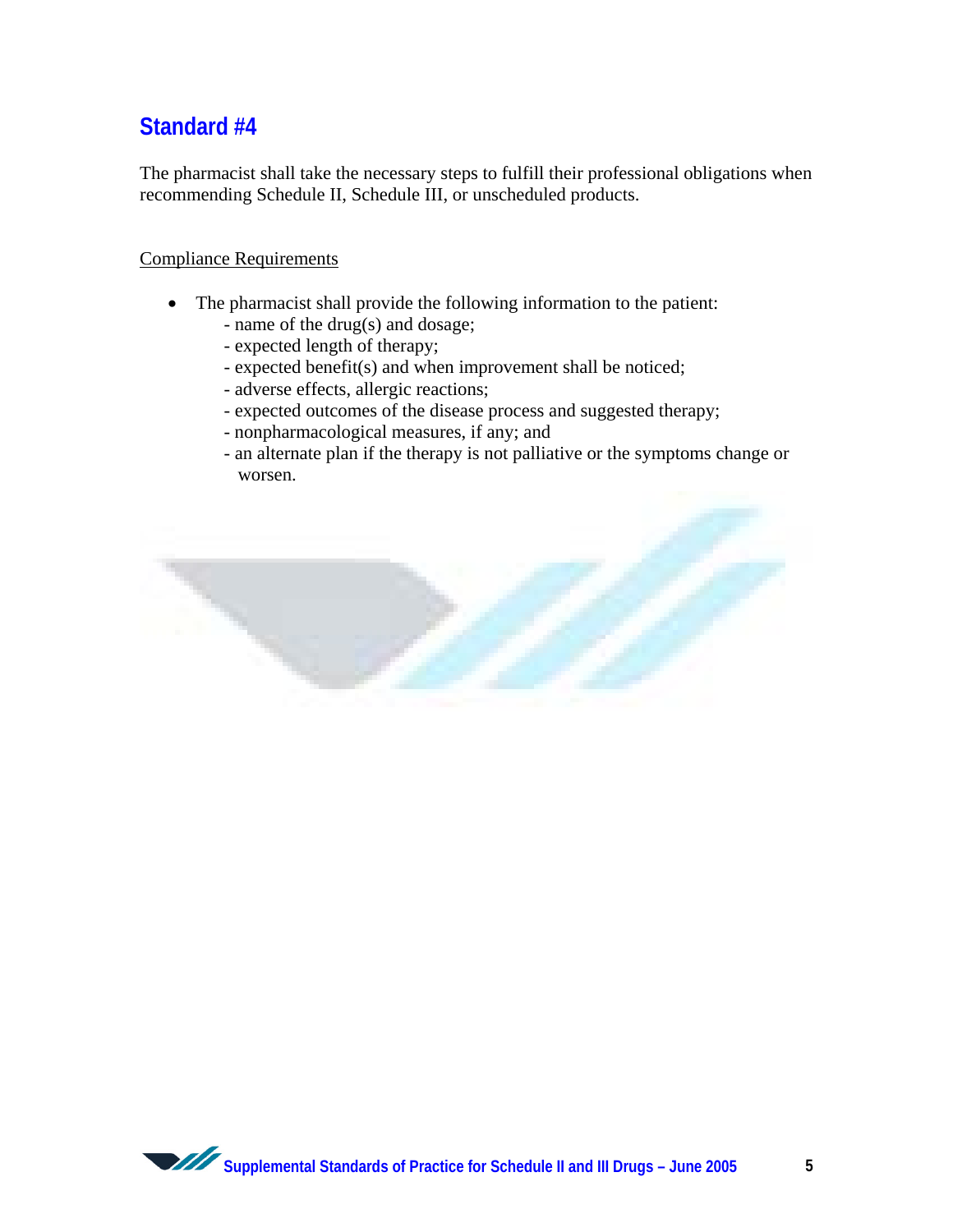The pharmacist shall document the patient interaction on the patient profile if deemed appropriate.

- Documentation shall occur as part of ongoing therapy on the patient profile.
- The pharmacist is responsible for documenting the interaction or may delegate the documentation to other personnel.
- The documentation shall include, but not be limited to:
	- name of individual;
	- contact information;
	- allergies, sensitivities;
	- medical conditions;
	- recommended therapy;
	- counseling provided;
	- outcomes expected;
	- follow up date if required;
		- communication with other health care professionals as appropriate for continuity of care or if abuse is suspected; and
	- other information pertinent to the situation that is necessary for continuity of care.

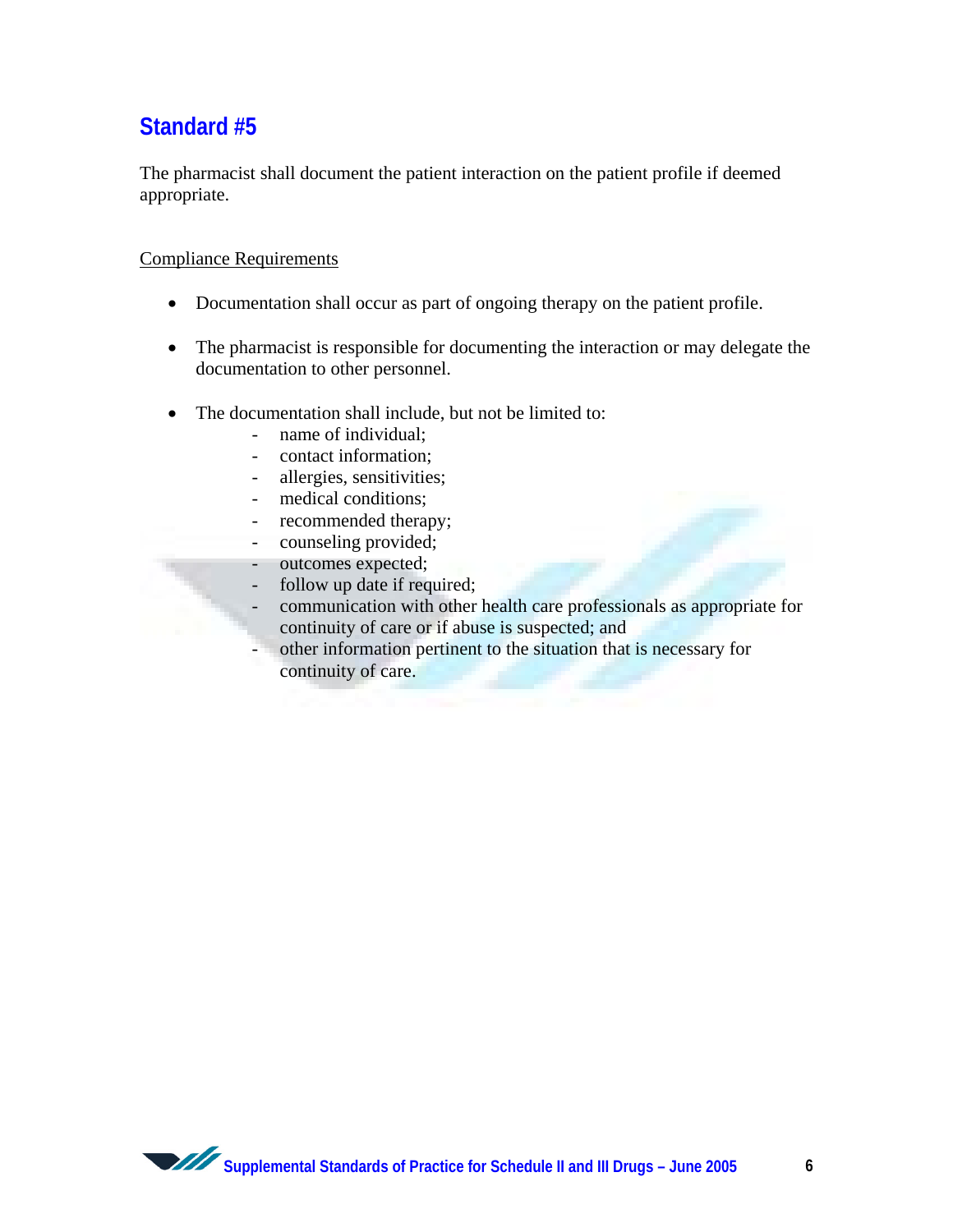# **Appendix A**

### **Factors Considered by NDSAC for National Drug Schedule Recommendations**

#### Factors for Schedule II

- 1. The initial need for a drug is normally identified by the practitioner, in addition chronic, recurrent, or subsequent therapy must be monitored by the pharmacist.
- 2. The drug must be readily available under exceptional circumstances when a prescription is not practical.
- 3. The drug is intended for administration in a health care setting or under direction of a health care professional, or is in an injectable dosage form and is not otherwise included in Schedule I.
- 4. Evidence of abuse of the drug has been reported, due to its inherent pharmacological action which has the potential for abuse.
- 5. The selection of the drug requires intervention by the pharmacist to confirm that an appropriate self-assessment has been made by the patient.
- 6. Use of the drug may delay recognition or mask the symptoms of serious disease.
- 7. The drug may cause important adverse reactions, including allergies, or interacts with other drugs, foods, or disease states that cannot be adequately addressed through product labeling.
- 8. Use of the drug requires reinforcement or an expansion of the direction for use through pharmacist-patient dialogue.
- 9. The drug is a new ingredient for self medication and monitoring by the pharmacist is necessary to facilitate observation and reporting of any unexpected event.
- 10. The maximum labeled dosage directions exceed the generally accepted or usual limits for Schedule III status.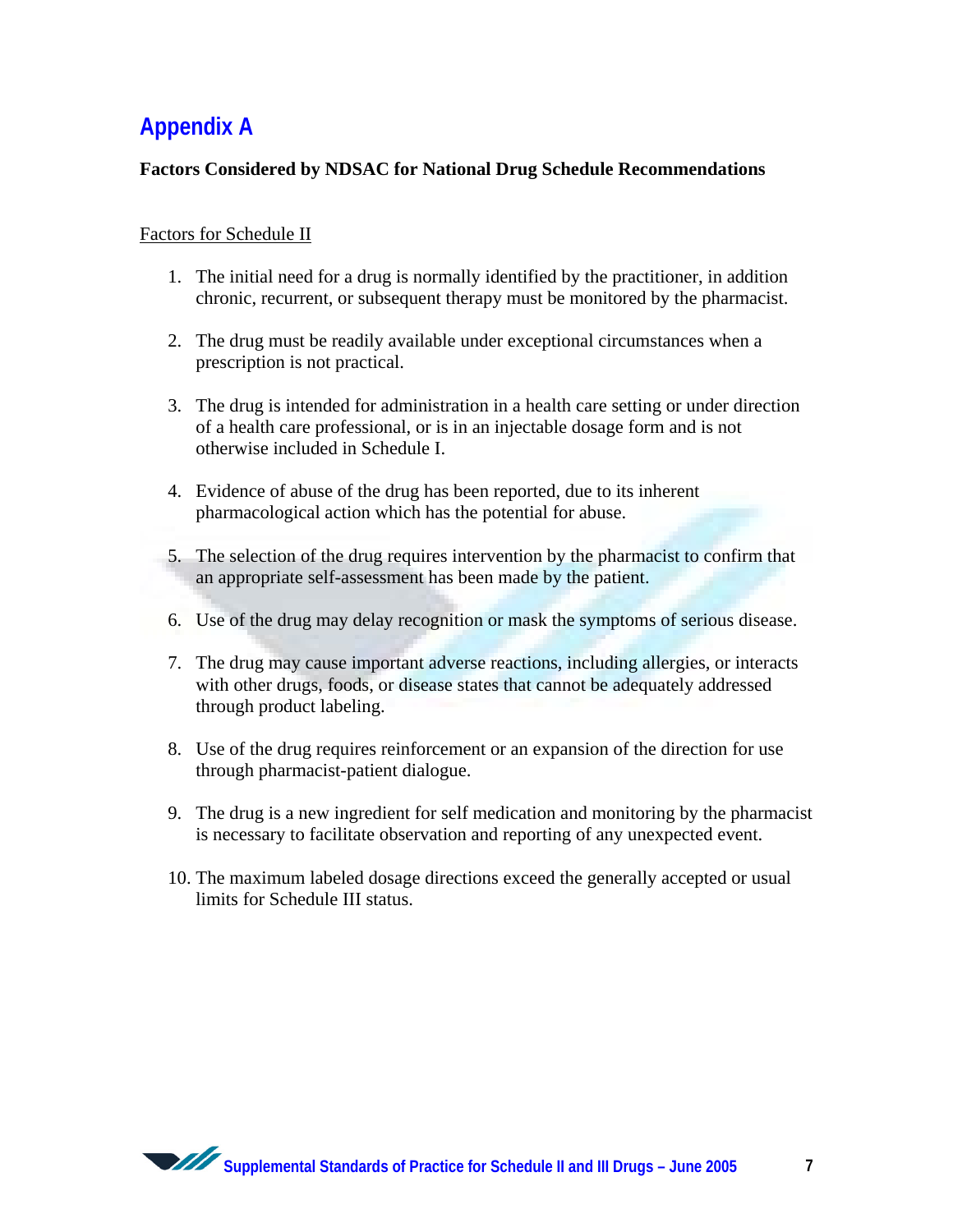#### Factors for Schedule III

- 1. The initial need for the drug is normally identified by the patient, physician, or pharmacist, but chronic, recurrent, or subsequent therapy can be monitored by the pharmacist.
- 2. The maximum recommended duration of use of the drug is limited and specified on the product label.
- 3. The maximum recommended duration of use of the drug is not specified on the label, but continued use may delay the recognition or mask the symptoms of serious disease.
- 4. The drug is used to treat a persistent, chronic, or recurring condition and the availability of the pharmacist to provide advice can promote appropriate use.
- 5. The drug is used for self-treatment of self-limiting ailments; however, where product selection has been identified as likely to cause patient confusion and the availability of the pharmacist to provide advice can promote appropriate use.
- 6. The drug demonstrates adverse effects, including allergies, or interacts with other drugs, foods, or disease states that can be identified in product labeling, but appropriate product selection and explanation of risk may require the advice of the pharmacist.
- 7. The drug is a new ingredient for self-selected self-medication and the availability of the pharmacist to provide advice can promote appropriate use.
- 8. The drug has inherent pharmacologic action which has the potential for nonmedical use which may result in adverse patient outcomes.
- 9. The maximum labeled dosage directions exceed the generally accepted or usual limits for unscheduled status.

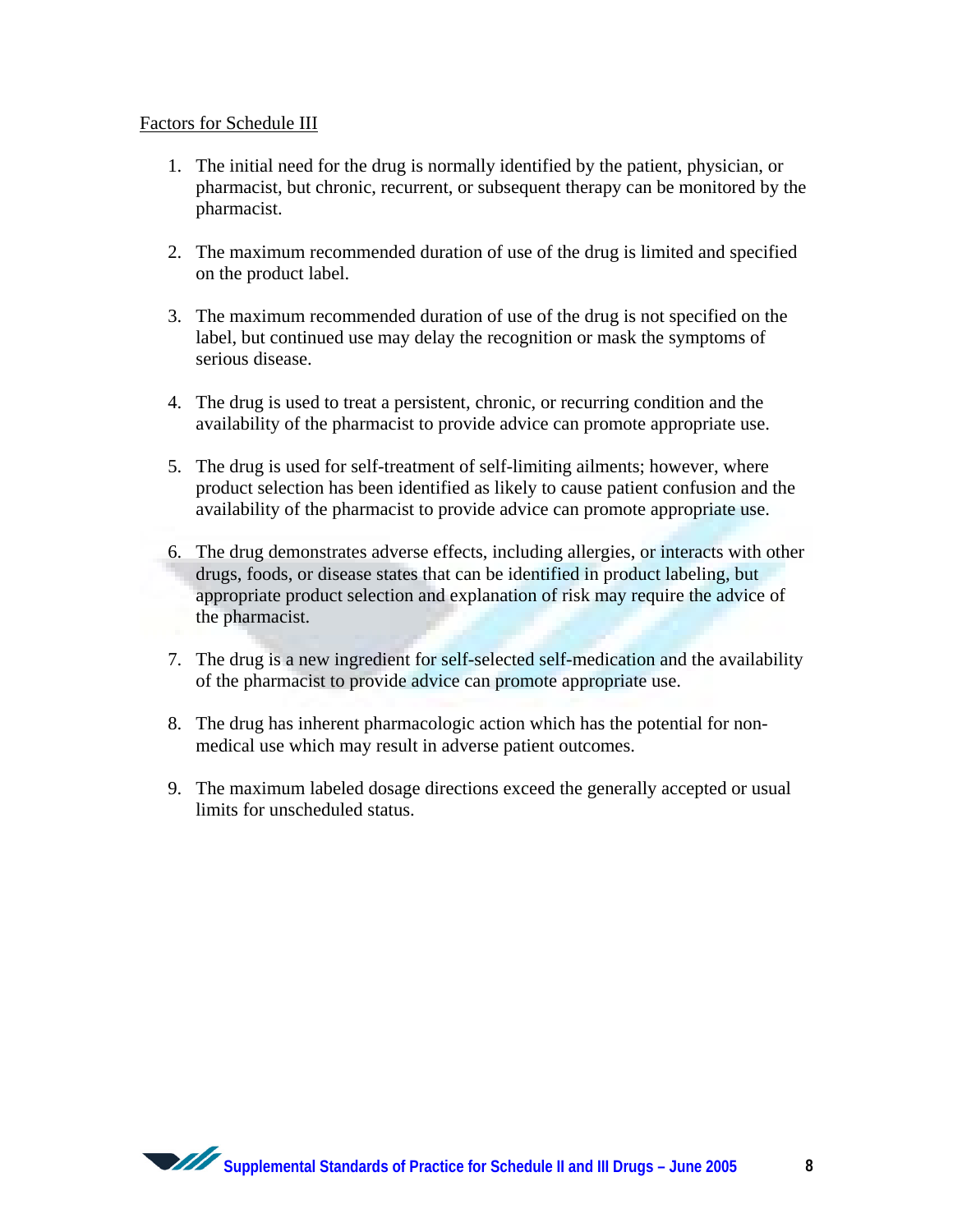# **Appendix B**

### **National Advisory Committee on Pharmacy Practice**

*Ronald Guse (Chair)*  Manitoba Pharmaceutical Association

*Ron Elliott*  Canadian Pharmacists Association *Celine Corman*  Canadian Society of Hospital Pharmacists

*Carole McKiee*  Canadian Society of Consultant Pharmacists

*Dr. Glen Pearson*  Alberta College of Pharmacists

*Margot Priddle*  Newfoundland and Labrador Pharmacy Board

*Dr. Brenda Schuster*  Saskatchewan College of Pharmacists *Tinka von Keyserlingk*  College of Pharmacists of British Columbia

*Catherine Biggs*  NAPRA staff resource

### **National Advisory Committee on Pharmacy Operations**

*Janet Bradshaw (Chair)*  Saskatchewan College of Pharmacists *Merv Blair*  Alberta College of Pharmacists

*Tim Fleming*  Canadian Association of Pharmacy **Technicians** 

*Nancy Roberts*  New Brunswick Pharmaceutical Society

*Catherine Biggs*  NAPRA staff resource *Wally Kowalchuk* 

Prince Edward Island Pharmacy Board

*Shelley Stepanuik*  Canadian Pharmacists Association